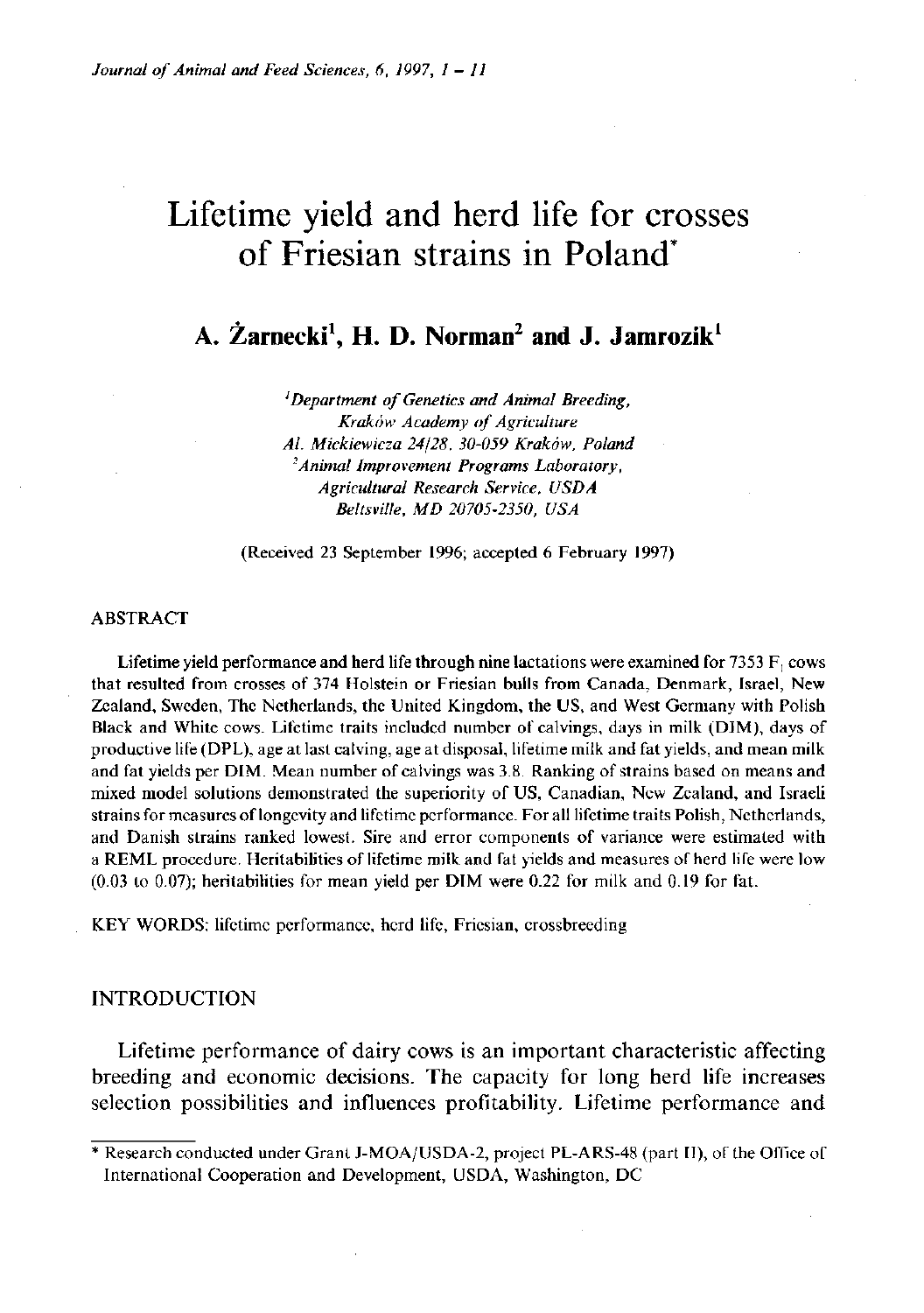other related measures have been studied extensively for dairy cattle (Honnette et al., 1980; Hoque and Hodges, 1980; Norman et al., 1981; VanDoormaal et al., 1985, 1986; Ducrocq 1987; Nieuwhof et al., 1989; Zarnecki et al., 1990).

Estimates of heritability for lifetime performance vary with the specific trait that is being measured. For lifetime milk and fat yields, heritability estimates ranged from 0.10 to 0.28 (Hoque and Hodges, 1980; Jairath et al., 1994). Heritability estimates for longevity traits were usually lower and ranged from 0.05 to 0.20 (Hoque and Hodges, 1980). Stayability, the measure of cow survival to a certain age, also had low heritability: 0.02 to 0.05 (Hudson and Van Vleck, 1981).

The Polish experiment, coordinated by the Food and Agriculture Organization of the United Nations, compared 10 Friesian strains. The experiment was designed to rank F<sub>i</sub> crosses and backcrosses according to body weight, growth rate, and milk yield during first lactation (Jasiorowski et al., 1988). Most of the attention in this experiment focused on yield during first lactation. However, records from later lactations (through parity 9) of the crossbred cows were collected through the milk recording program. Zarnecki et al. (1991) used multitrait analysis to study records from the first three parities. All  $F<sub>1</sub>$  cows from this trial have had sufficient time to produce for as long as they remained in the herd.

The purpose of this study was to compare the lifetime performance and herd life of  $F_1$  cows that resulted from crosses of Polish Black and White cows with bulls from 10 Friesian strains.

## MATERIAL AND METHODS

The design of the trial and the experimental procedures were described in detail by Stolzman et al. (1981, 1988). Semen from 388 young, unproven bulls from 10 cooperating countries (Canada, Denmark, Israel, New Zealand, Poland, Sweden, The Netherlands, the United Kingdom, the US, and West Germany) was used to inseminate 33.699 Polish Black and White mature cows on 70 state dairy farms. Inseminations started during March 1974 and were completed by December 1978.

Data for F, cows were extracted from files of the state dairy recording system. These data included cow, sire, and strain identification; 305-d milk and fat yields; and calving and disposal dates for all lactations through ninth. A recommendation was made to herd managers who were cooperating in the trial to milk all cows for one complete lactation even if yield was low. Nevertheless, records for cows with first lactations of 150 d were excluded. Other record edits included a check for consistency of calving date, length of calving interval, and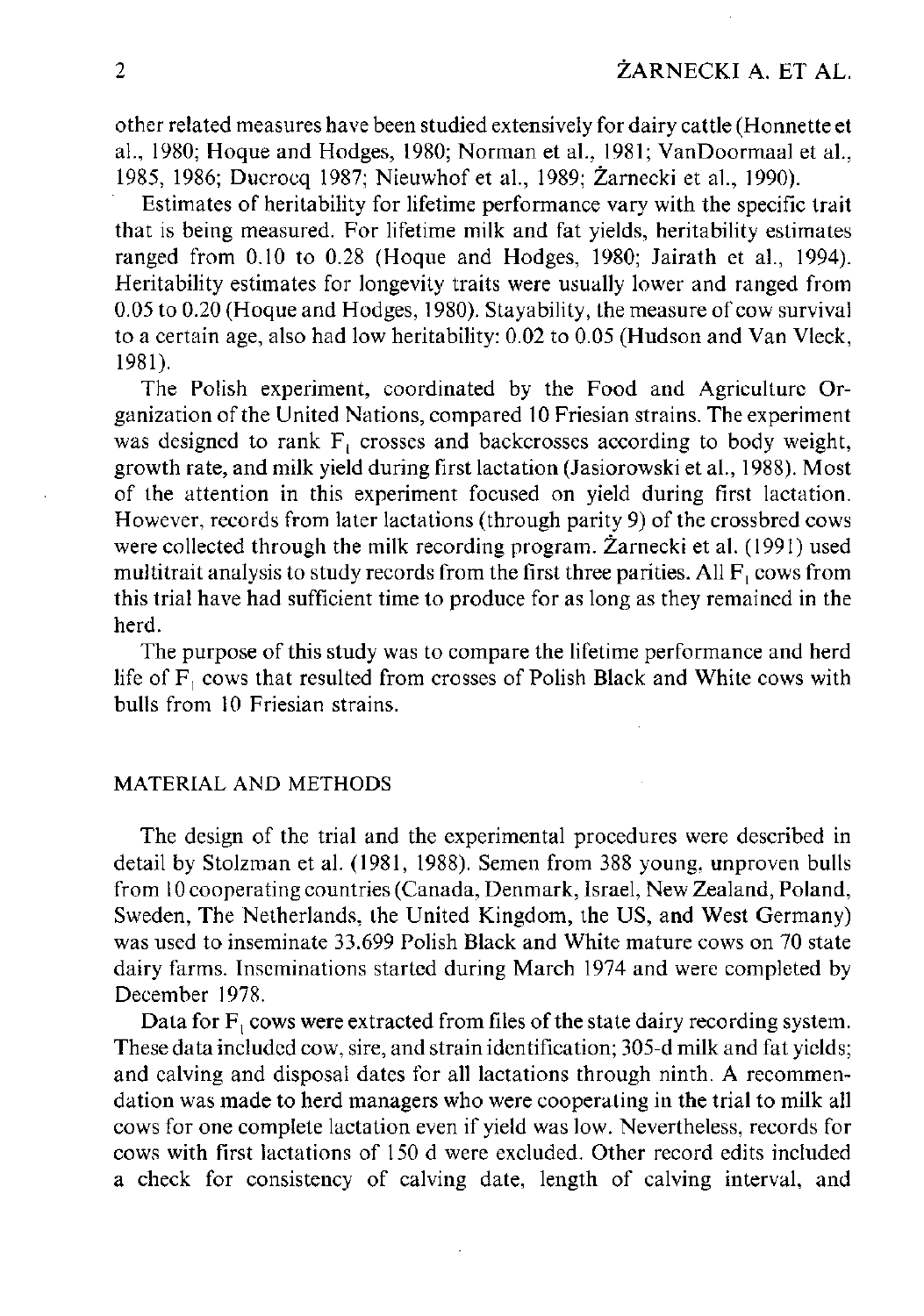identification of parents. Calving dates were grouped into two seasons: October through March and April through September. After edits, records were available for 7353 cows (daughters of 374 bulls) with first calvings in 379 herd-yearseasons.

Lifetime variables that were examined included: 1. number of calvings, 2. age at last calving, 3.age at disposal, 4. days of productive life (DPL; the number of days from first calving to disposal), 5. lifetime days in milk (DIM); sum of DIM across lactations with a maximum of 305 d per lactation), 6. lifetime milk yield (sum of yield across lactations with a maximum of 305 d per lactation), 7. lifetime fat yield, 8.mean milk yield per DIM , and 9. mean fat yield per DIM . Unlike age at disposal DPL accounts for differences in age at first calving. Number of calvings is a similarly useful (although coarser) lifetime variable, although number of calvings does not account for the length of calving intervals. Lifetime DIM provides more information on the length of lactations. Age at last calving may be useful when age at disposal is not known and when cows are being retained in the herd despite low yield.

All variables were analyzed with a single-trait model:

 $y_{ijkl} = \mu + n_{i} + g_{j} + s_{jk} + e_{ijk}$ where  $y_{ijkl}$  is the lifetime variable for a cow that first calved during herd-year--season i and that was sired by bull k from strain  $\mathbf{i}, \mu$  is the population mean, h is the fixed effect of herd-year-season of first calving, g is the fixed effect of sire

Effects of sire and residual were assumed to be uncorrelated and normally distributed with means of 0. Variance components were estimated for sire and residual effects with a REML procedure. The computational strategies of VanRaden (1986) were used except that solutions were required to sum to 0 for strain effects.

strain, s is the random effect of sire within strain, and e is a random residual effect.

## RESULTS AND DISCUSSION

Means for lifetime yield and herd life traits are given in Table 1; standard deviations are in Table 2. Mean number of calvings across strains was 3.8. The largest mean number of calvings was 4.2 for US and Canadian strains, followed by 4.0 for Israeli and New Zealand strains; lowest means were 3.5 for Danish and Netherlands strains and 3.3 for the Polish strain. Lifetime DIM was closely related to the number of lactations. Strain rankings for four other measures of herd longevity (ages at last calving and disposal, DPL, and lifetime DIM) were similar to the ranking for number of calvings: North American Holstein strains remained in the herds the longest, followed by New Zealand and Israeli strains; the Polish, Netherlands, and Danish Friesian strains had the shortest herd life.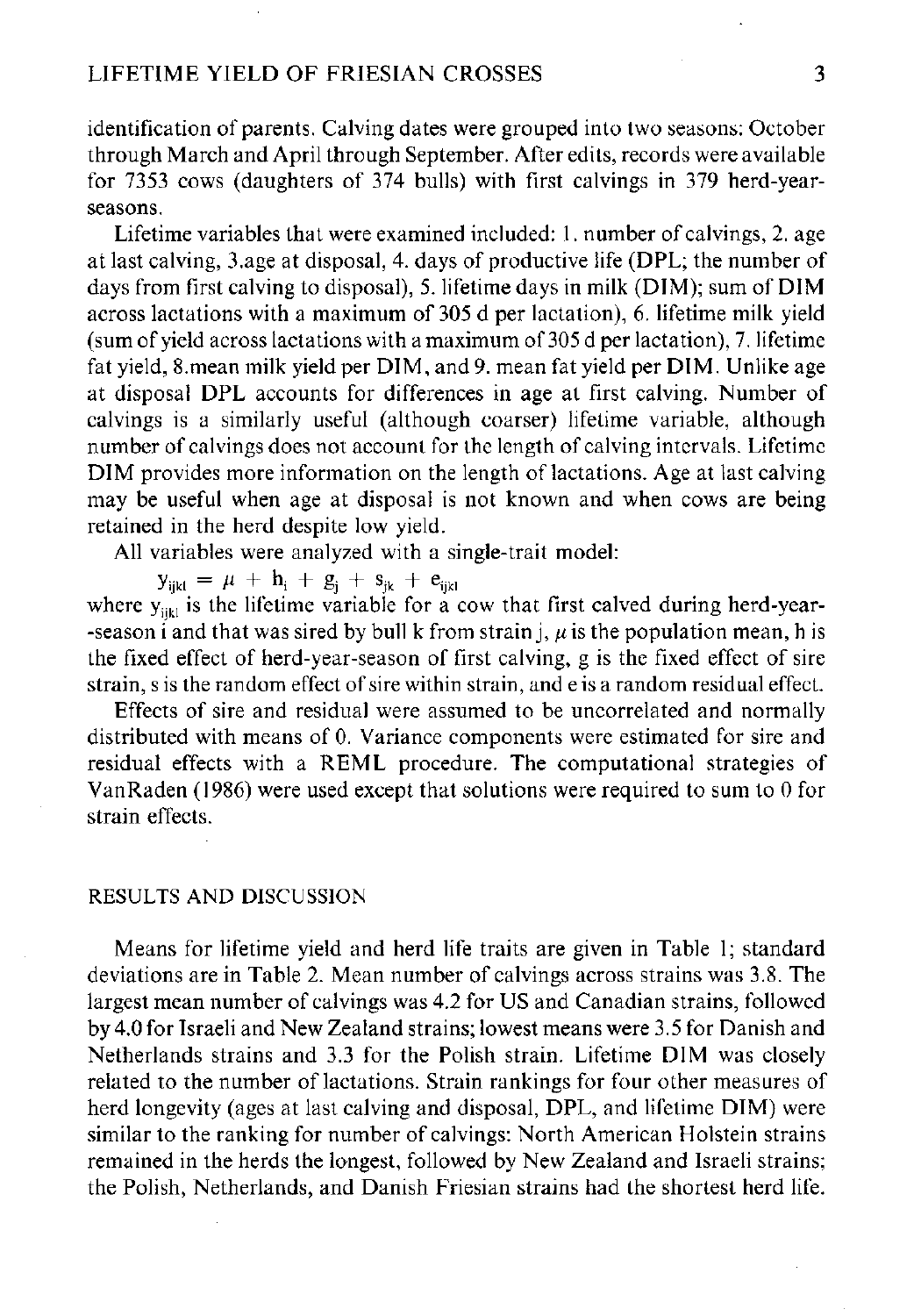| Strair          | <b>Cows</b> | Calving     |               | яãю                                                   | Productiv                         | Lifetime                           | tetime yieli                                     |                      | ЕÏ<br>eume yield                                                                                                                                |   |
|-----------------|-------------|-------------|---------------|-------------------------------------------------------|-----------------------------------|------------------------------------|--------------------------------------------------|----------------------|-------------------------------------------------------------------------------------------------------------------------------------------------|---|
|                 |             |             | calving<br>is |                                                       | life                              | DIN                                | hlik                                             | ia.                  | yiin<br>E                                                                                                                                       | E |
|                 |             | ਫ਼          |               |                                                       |                                   |                                    | 22                                               |                      | $\frac{1}{3}$                                                                                                                                   |   |
| Canad:          |             |             |               |                                                       |                                   |                                    |                                                  |                      |                                                                                                                                                 |   |
| <b>Denmarl</b>  |             | 43443333433 |               | R 22 72 8 72 8 72 72 72<br>20 74 75 76 78 77 78 78 79 | 143486282511333<br>15448628251333 | 1160<br>1111288318781<br>111128831 | 15.909<br>11.873<br>11.873<br>11.2833<br>11.5333 | <b>6453848888888</b> | $\frac{11}{33}$ $\frac{11}{33}$ $\frac{11}{33}$ $\frac{11}{33}$ $\frac{11}{33}$ $\frac{11}{33}$ $\frac{11}{33}$ $\frac{11}{33}$ $\frac{11}{33}$ |   |
| Israel          |             |             |               |                                                       |                                   |                                    |                                                  |                      |                                                                                                                                                 |   |
| New Zealand     |             |             |               |                                                       |                                   |                                    |                                                  |                      |                                                                                                                                                 |   |
| Poland          |             |             |               |                                                       |                                   |                                    |                                                  |                      |                                                                                                                                                 |   |
| Sweden          |             |             |               |                                                       |                                   |                                    |                                                  |                      |                                                                                                                                                 |   |
| The Netherlands |             |             |               |                                                       |                                   |                                    |                                                  |                      |                                                                                                                                                 |   |
| Inicd Kingdo    |             |             |               |                                                       |                                   |                                    |                                                  |                      |                                                                                                                                                 |   |
| S               |             |             |               |                                                       |                                   |                                    |                                                  |                      |                                                                                                                                                 |   |
| West Germany    |             |             |               |                                                       |                                   |                                    |                                                  |                      |                                                                                                                                                 |   |
| All strains     |             |             |               |                                                       |                                   |                                    |                                                  |                      |                                                                                                                                                 |   |
| Ļ<br>.<br>R     |             |             |               |                                                       |                                   |                                    |                                                  |                      |                                                                                                                                                 |   |

interval from first calving to disposal 'interval from first calving to disposal

 $\overline{\mathbf{4}}$ 

## ŻARNECKI A. ET AL.

Means for lifetime yield and herd life traits of Friesian strain

Means for lifetime yield and herd life traits of Friesian strain

TABLE 1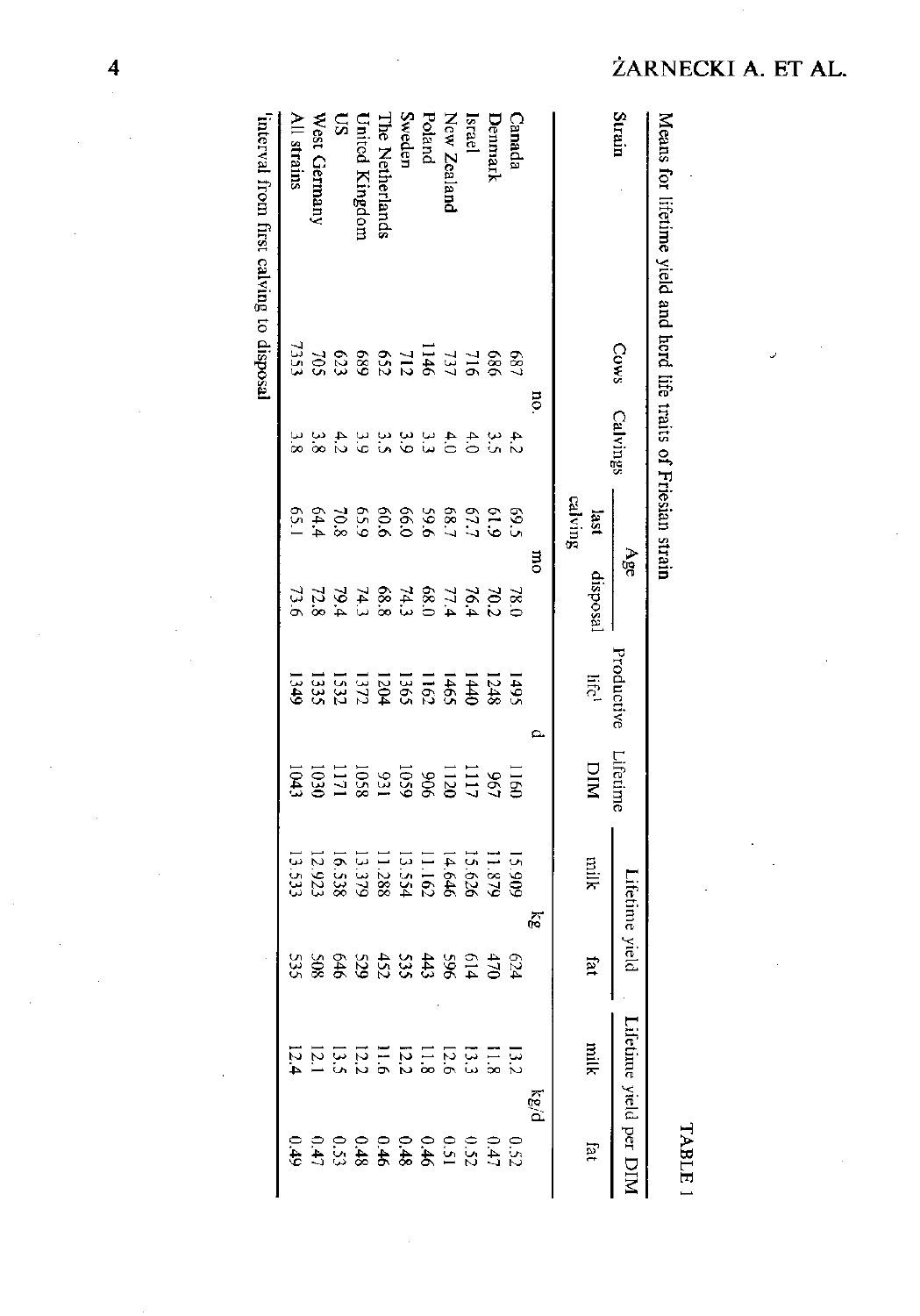## LIFETIME YIELD OF FRIESIAN CROSSES

TABLE 2

Standard deviations for lifetime yield and herd life traits of Friesian strain

Standard deviations for lifetime yield and herd life traits of Friesian strain

| Strain                              | Cows               | Calvings               | Age                                            | roductive    | ifetime            | lifetime yield                                                                                                              |                  |              | ifetime yield per DIM |
|-------------------------------------|--------------------|------------------------|------------------------------------------------|--------------|--------------------|-----------------------------------------------------------------------------------------------------------------------------|------------------|--------------|-----------------------|
|                                     |                    |                        |                                                | life         | ЫM                 | milk                                                                                                                        | ίāί              | milk         | fat                   |
|                                     |                    |                        |                                                |              |                    |                                                                                                                             |                  |              |                       |
|                                     |                    | g                      | $\frac{1}{2}$                                  |              |                    | $\mathbf{z}$                                                                                                                |                  |              | Plân                  |
| Canada                              |                    |                        |                                                |              |                    |                                                                                                                             |                  |              |                       |
| Denmark                             |                    |                        |                                                |              |                    | $\begin{array}{r} 10.653 \\ 8718 \\ 8718 \\ 11.120 \\ 9922 \\ 8500 \\ 8321 \\ 9221 \\ 8374 \\ 921 \\ 11.159 \\ \end{array}$ |                  |              |                       |
|                                     |                    |                        |                                                |              |                    |                                                                                                                             |                  |              |                       |
| Israel<br>New Zealand               |                    |                        |                                                |              |                    |                                                                                                                             |                  |              |                       |
|                                     |                    |                        |                                                |              |                    |                                                                                                                             |                  |              |                       |
| Poland<br>Sweden<br>The Netherlands |                    |                        |                                                |              |                    |                                                                                                                             |                  |              |                       |
|                                     |                    |                        |                                                |              |                    |                                                                                                                             |                  |              |                       |
| United Kingdom<br>US                |                    |                        |                                                |              |                    |                                                                                                                             |                  |              |                       |
|                                     |                    |                        |                                                |              |                    |                                                                                                                             |                  |              |                       |
| West Germany                        | 88<br>884542388355 | nonno Tonnun<br>Nadada | n 1 8 9 1 4 1 1 1 1 1 1<br>R R R R R R R R R R | 222588988833 | <b>36333838555</b> | 3261<br>Vite                                                                                                                | <b>SESSEERES</b> | 211109289211 |                       |
| All strains                         |                    |                        |                                                |              |                    |                                                                                                                             |                  |              |                       |
| $\ddot{\phantom{a}}$                |                    |                        |                                                |              |                    |                                                                                                                             |                  |              |                       |

'interval from first calving to disposal interval from first calving to disposal  $\overline{\mathbf{5}}$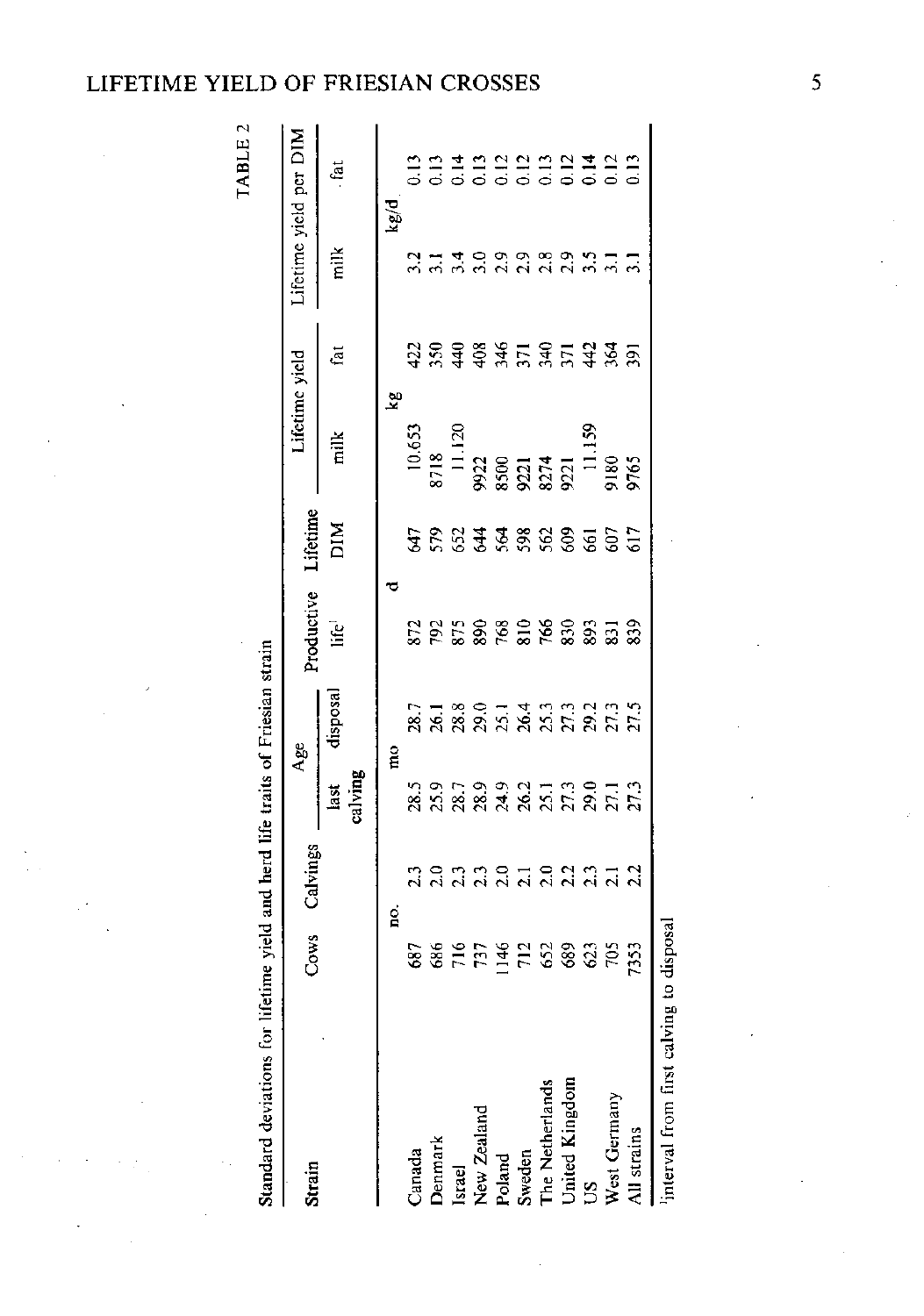Nieuwhof et al. (1989) reported that the mean productive herd life was 3.4 calvings for US Holsteins as well as for registered Holsteins. For Canadian Holsteins, means of 28 (Jairath et al., 1994) and 43 mo (Hoque and Hodges, 1980) have been reported for productive life and 2.6 (Jairath et al., 1994) and 3.3 calvings. The large differences among means from previous studies and those for  $F<sub>1</sub>$  cows from the Polish trial clearly demonstrate that these measures of herd life are greatly influenced by feeding and management systems as well as by culling practices.

Strain rankings for lifetime yields of milk and fat also were similar to rankings for longevity traits. Lifetime milk and fat yields were highest for the US strain, followed by the Canadian, Israeli, and New Zealand strains; the yields were lowest for the Polish, Netherlands, and Danish strains. For mean yield per DIM, strain rankings varied slightly among the highest and lowest rankings. Daily yields for milk and fat were highest for the US strain; followed by the Israeli, Canadian, and New Zealand strains; and the lowest for the Netherlands, Polish, and Danish strains.

Strain rankings based on mixed model solutions for lifetime traits (Table 3) were similar to those based on means. The US strain was the highest, followed by the Canadian or New Zealand strains. The Israeli strain was fourth, and the Polish, Netherlands, and Danish strains were the lowest. Differences in DPL among the highest and among the lowest strains were small: 51 d between US and Canadian strains, 8 d between Canadian and New Zealand strains, 24 d between New Zealand and Israeli strains, 41d between Danish and Netherlands strains, and 23 d between Netherlands and Polish strains. The largest difference was between the US and Polish strains for all traits. Compared with the Polish strain, the US strain had 0.7 more calvings, was 9.5 mo older at last calving and 9.8 mo older at disposal, and had 326 d longer productive life and 234 d more in milk. For lifetime yield, the US strain outproduced the Polish strain by 5481 kg of milk and 207 kg of fat; mean daily yield per DIM was  $2.2 \text{ kg/d}$  for milk and  $0.09 \text{ kg/d}$ for fat. Differences in lifetime milk yield and mean daily milk yield per DIM among the highest strains and among the lowest strains were 730 kg and 0.3 kg/d between US and Canadian strains, 519 kg and 0.2 kg/d between Canadian and Israeli strains, and 430 kg and 0.3 kg/d between Israeli and New Zealand strains, 588 kg and 0.3 kg/d between Danish and Netherlands strains, and 540 kg and 0.3 kg/d between Netherlands and Polish strains. The New Zealand strain was slightly higher than the Israeli strain for lifetime fat yield (4 kg) and mean daily fat yield per DIM (0.01 kg/d). This ranking and grouping of strains are similar to that reported by Zarnecki et al. (1991) based on dairy performance for the first three parities (White et al., 1965) except for the ranking of the Danish strain. For the first two parities, for fat yield, the Danish strain ranked the same as the United Kingdom and higher than the West German strain; however, rank of the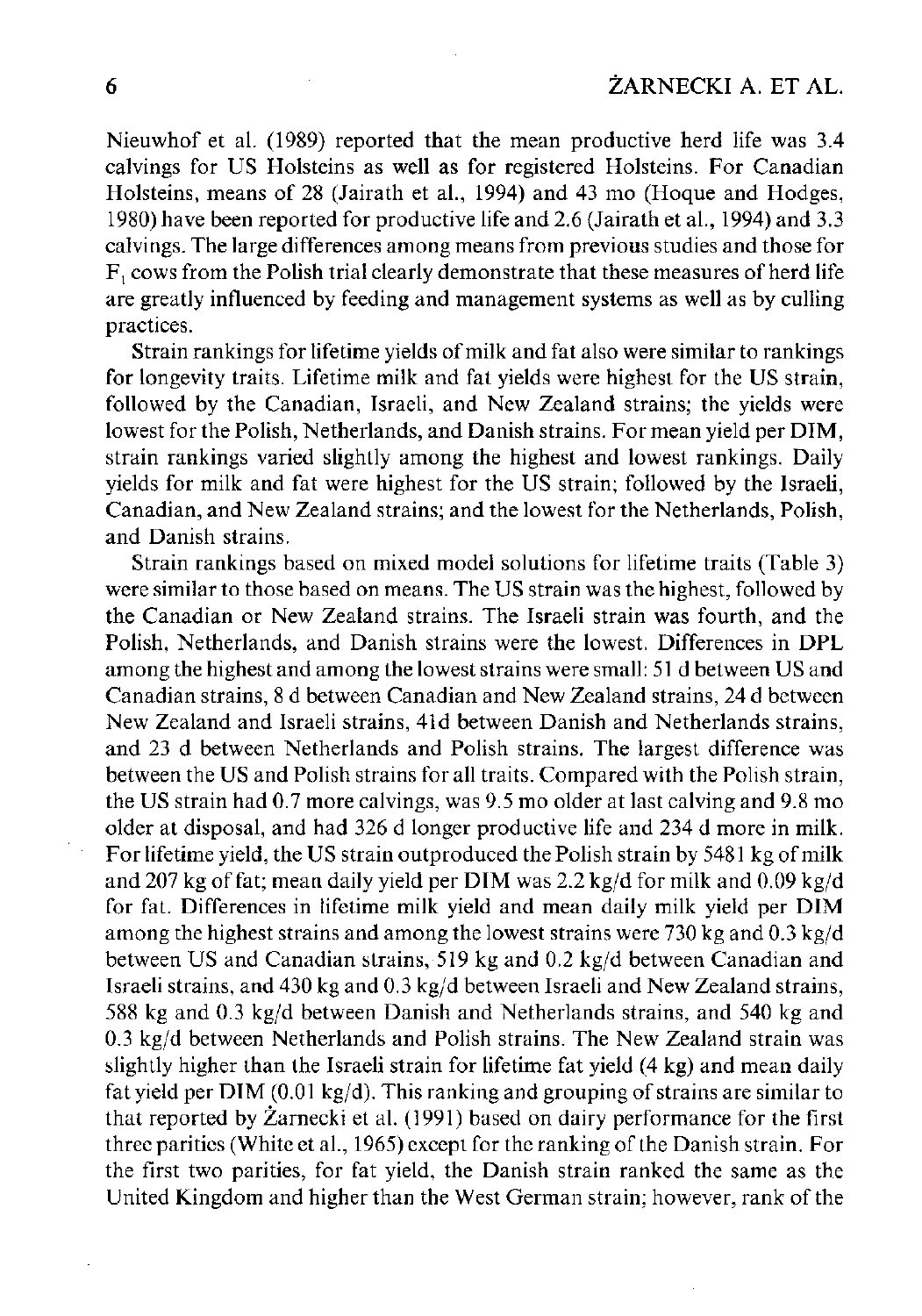# **ETIME YIELD OF FRIESIAN CROSSES**

TABLE 3

| Mixed model solutions for lifetime yield and herd life traits of Friesian strain |               |                |                                                  |                 |                            |                     |                |                                                                                                  |                                                                                                  |
|----------------------------------------------------------------------------------|---------------|----------------|--------------------------------------------------|-----------------|----------------------------|---------------------|----------------|--------------------------------------------------------------------------------------------------|--------------------------------------------------------------------------------------------------|
|                                                                                  |               | Age            |                                                  | Productive      | $Lifetime$                 | Lifetime vield      |                |                                                                                                  | lifetime yield per DIM                                                                           |
| Strain                                                                           | Calvings      | last calving   | disposal                                         | ∐e'             | МIQ                        | milk                | fat            | milk                                                                                             | fat                                                                                              |
|                                                                                  |               | mo             |                                                  | ರ               |                            | 57                  |                |                                                                                                  | kg/d                                                                                             |
| Canada                                                                           | $\frac{1}{2}$ |                |                                                  |                 |                            |                     | 56             |                                                                                                  |                                                                                                  |
| Denmark                                                                          | 0.25          |                | 3.15                                             | $\frac{6}{103}$ | 8<br>8<br>7<br>1<br>8<br>1 | 2042<br>-1581       | $-63$          |                                                                                                  | 0.02<br>0.02                                                                                     |
| <b>Israel</b>                                                                    | 0.16          |                |                                                  | $\frac{100}{5}$ |                            |                     | 53             |                                                                                                  |                                                                                                  |
| New Zealand                                                                      | 0.20          |                |                                                  |                 |                            | $\frac{1523}{1093}$ | 5              |                                                                                                  |                                                                                                  |
|                                                                                  | $-0.38$       |                |                                                  | $-167$          |                            |                     | $-105$         |                                                                                                  |                                                                                                  |
|                                                                                  | $-0.04$       |                | $2,38$<br>$3,38$<br>$-1$<br>$-1$<br>$-1$<br>$-1$ | $-14$           | $-123$<br>$-16$            | $-342$              | $\frac{4}{1}$  |                                                                                                  |                                                                                                  |
| Poland<br>Sweden<br>The Netherlands<br>United Kingdom                            | 0.34          |                |                                                  |                 | $-108$                     | 2169                | $-8-$          | $0.83$<br>$0.96$<br>$0.96$<br>$0.38$<br>$0.77$<br>$0.96$<br>$0.72$<br>$0.72$<br>$0.72$<br>$0.72$ | $0.01$<br>$0.02$<br>$0.05$<br>$0.01$<br>$0.03$<br>$0.01$<br>$0.01$<br>$0.01$<br>$0.01$<br>$0.01$ |
|                                                                                  | 0.03          |                | $\overline{0}$                                   |                 |                            | $-310$              | $\overline{z}$ |                                                                                                  |                                                                                                  |
| $\overline{20}$                                                                  | 0.33          | $0.18$<br>4.74 | 4.90                                             | 159             | Ξ                          | 2772                | 102            | 1.12                                                                                             |                                                                                                  |
| West Germany                                                                     | $\frac{8}{5}$ | 0.58           | $-0.57$                                          |                 |                            | 320                 | $\frac{8}{1}$  | 0.17                                                                                             |                                                                                                  |
| interval from first calving to disposal                                          |               |                |                                                  |                 |                            |                     |                |                                                                                                  |                                                                                                  |

 $\overline{7}$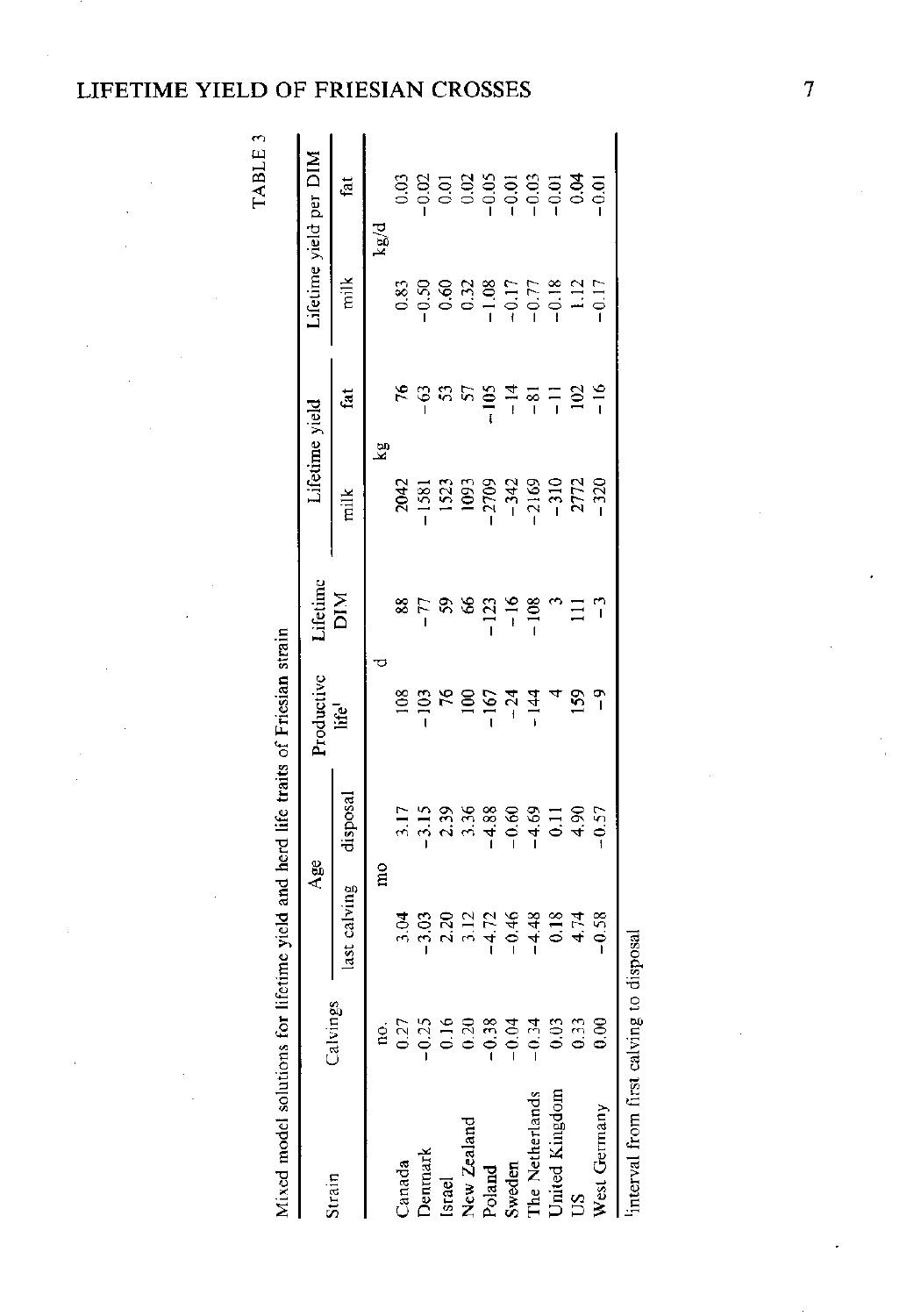|                        |          | Age                                                                                                             |                                                             | Productive      | Lifetime       |         | itetime yield  | Liéi<br>me yield  |                 |
|------------------------|----------|-----------------------------------------------------------------------------------------------------------------|-------------------------------------------------------------|-----------------|----------------|---------|----------------|-------------------|-----------------|
| Strain                 | Calvings | last calving                                                                                                    | disposal                                                    | $\frac{1}{2}$   | DIN            | niik    | isi            | nik<br>S          | P.              |
|                        | Į,       | <b>B</b>                                                                                                        |                                                             | ≏               |                | б,      |                | $\kappa g/\sigma$ |                 |
| Canada                 |          | 1.48                                                                                                            | $\frac{1}{6}$                                               | $\ddot{t}$      | $\mathfrak{p}$ | 518     | $\overline{c}$ | $\circ$           |                 |
| Denmark                |          |                                                                                                                 | 1.48                                                        | $\ddot{t}$      | z              | 515     | $\approx$      | $\tilde{c}$       |                 |
| Israel                 |          |                                                                                                                 |                                                             |                 |                |         | $\overline{z}$ | $\tilde{c}$       |                 |
| New Zealand            |          |                                                                                                                 |                                                             | 2.54            | 34             |         | $\overline{c}$ | $\tilde{c}$       |                 |
| Poland                 |          |                                                                                                                 | $\begin{array}{c}\n1 \\ 3 \\ 4 \\ 5 \\ 8 \\ 6\n\end{array}$ |                 | $\mathbf{a}$   |         | 5              | $\circ$           |                 |
| Sweden                 |          |                                                                                                                 |                                                             | $\ddot{t}$      | 33             |         | $\approx$      | ۹                 |                 |
| <b>The Netherlands</b> |          | $\frac{1}{3}$ $\frac{4}{3}$ $\frac{4}{3}$ $\frac{3}{5}$ $\frac{1}{6}$ $\frac{3}{6}$ $\frac{1}{3}$ $\frac{1}{3}$ |                                                             | $\ddot{\sigma}$ | 34             | 3934525 | $\overline{1}$ | S                 |                 |
| <b>United Kingdom</b>  |          |                                                                                                                 | 1.33                                                        |                 |                |         | 20             | <u>়</u>          |                 |
| $\mathbf{S}$           |          |                                                                                                                 |                                                             | $\frac{4}{5}$   | なな             |         | 21             | Θ.                |                 |
| West Cierman           | 0.12     | $\overline{t}$                                                                                                  | $-48$                                                       | 子               | 33             | 514     | $\approx$      | ິ≘                | $\frac{0.0}{1}$ |

Ó

J.

ŻARNECKI A. ET AL.

 $\overline{8}$ 

 $\bar{z}$ 

TABLE 4

٦,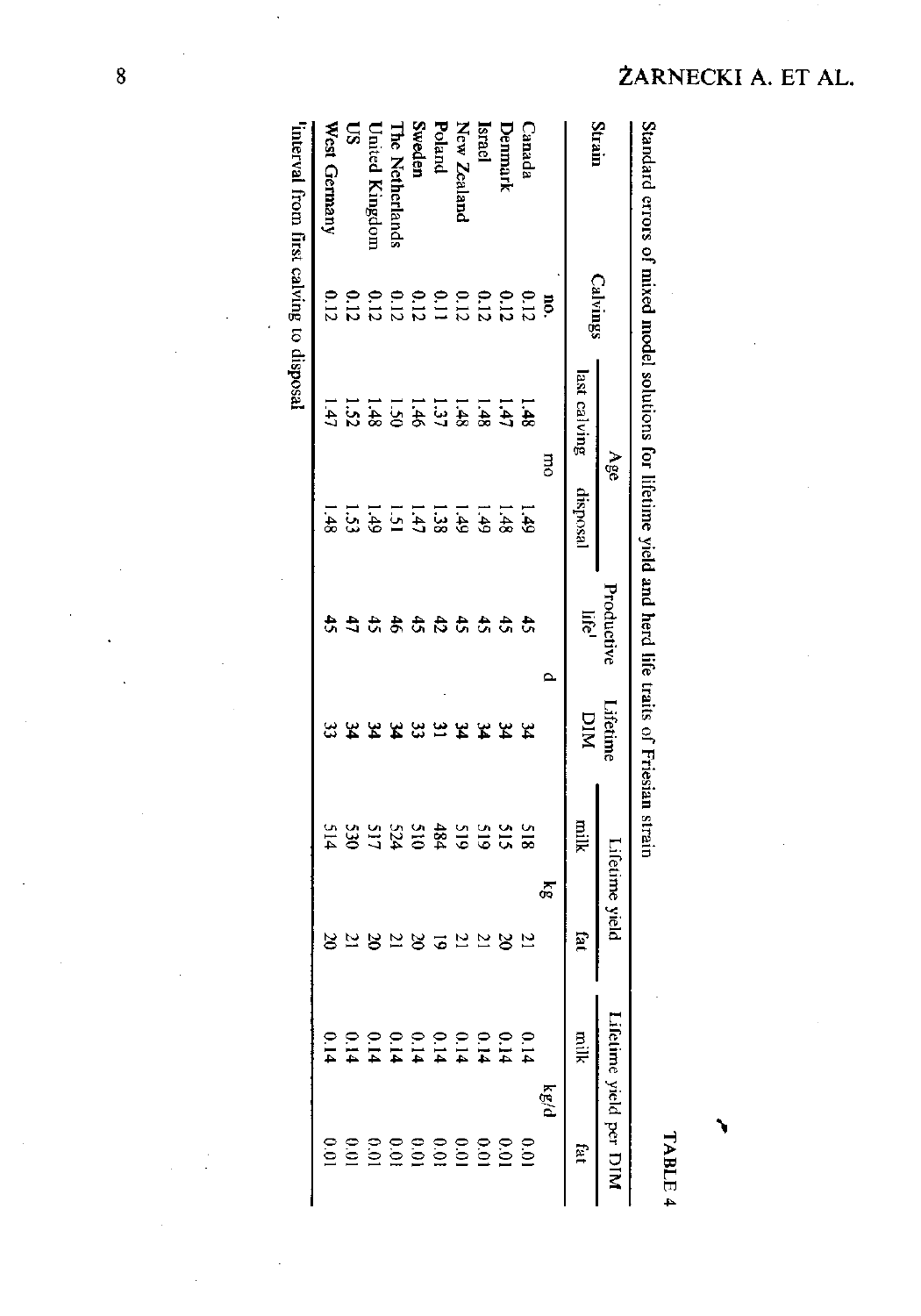## LIFETIME YIELD OF FRIESIAN CROSSES 9

| esumated nertiabilities and standard errors for illetime yield and nerd life traits |              |      |
|-------------------------------------------------------------------------------------|--------------|------|
| Trait                                                                               | Heritability | SE   |
| Number of calvings                                                                  | 0.04         | 0.02 |
| Age at last calving                                                                 | 0.03         | 0.02 |
| Age at disposal                                                                     | 0.04         | 0.02 |
| Days of productive life <sup>1</sup>                                                | 0.03         | 0.02 |
| $\cdot$<br>Lifetime DIM                                                             | 0.05         | 0.02 |
| Lifetime milk yield                                                                 | 0.07         | 0.02 |
| Lifetime fat vield                                                                  | 0.06         | 0.02 |
| Milk yield per DIM                                                                  | 0.22         | 0.03 |
| Fat yield per DIM                                                                   | 0.19         | 0.03 |

Estimated heritabilities and standard errors for lifetime yield and herd life traits

'interval from first calving to disposal

Danish strain fell below that for other European strains (except for the Polish strain) during third lactation due to a decrease in fat percentage for Danish crosses during third lactation (Zarnecki et al., 1991). Standard errors for mixed model solutions for lifetime traits are given in Table 4.

Heritability estimates for longevity traits (number of calvings, ages at last calving and disposal, DPL, and lifetime DIM) were low, ranging from 0.03 to 0.05 (Table 5). Several researchers (Hoque and Hodges, 1980; Jairath et al., 1994) have reported low to moderate heritabilities for longevity.

Lifetime yield can also be considered to be a partial measure of stayability because lifetime yield is highly correlated with age at disposal and number of calvings (Norman et al., 1981; Jairath et al., 1994). Heritabilities reported for lifetime yields have been low to moderate and ranged from 0.11 to 0.26 (Hargrove et al., 1980; Hoque and Hodges, 1980; Jairath et al., 1994). Although estimates in Table 5 were higher (0.07 for milk and 0.06 for fat), they were similar to the heritability estimates from 0.04 to 0.06 reported by Van Doormaal et al. (1985) for stayability to total life. Heritability estimates in Table 5 were highest for milk yield per  $\text{DIM}$  (0.22) and fat yield per  $\text{DIM}$  (0.19). However, heritabilities reported by other researchers generally were higher and ranged from 0.21 to 0.40 (Evans et al., 1964; Hargrove et al., 1980; Hoque and Hodges, 1980; Jairath et al., 1994).

## **CONCLUSIONS**

The Polish trial was conducted during the early stages of Holstein importation to Europe in the 1970s. Initially the strain crosses in the experiment were ranked according to first lactation milk and fat yields. A follow-up study ranked strains

TABLE 5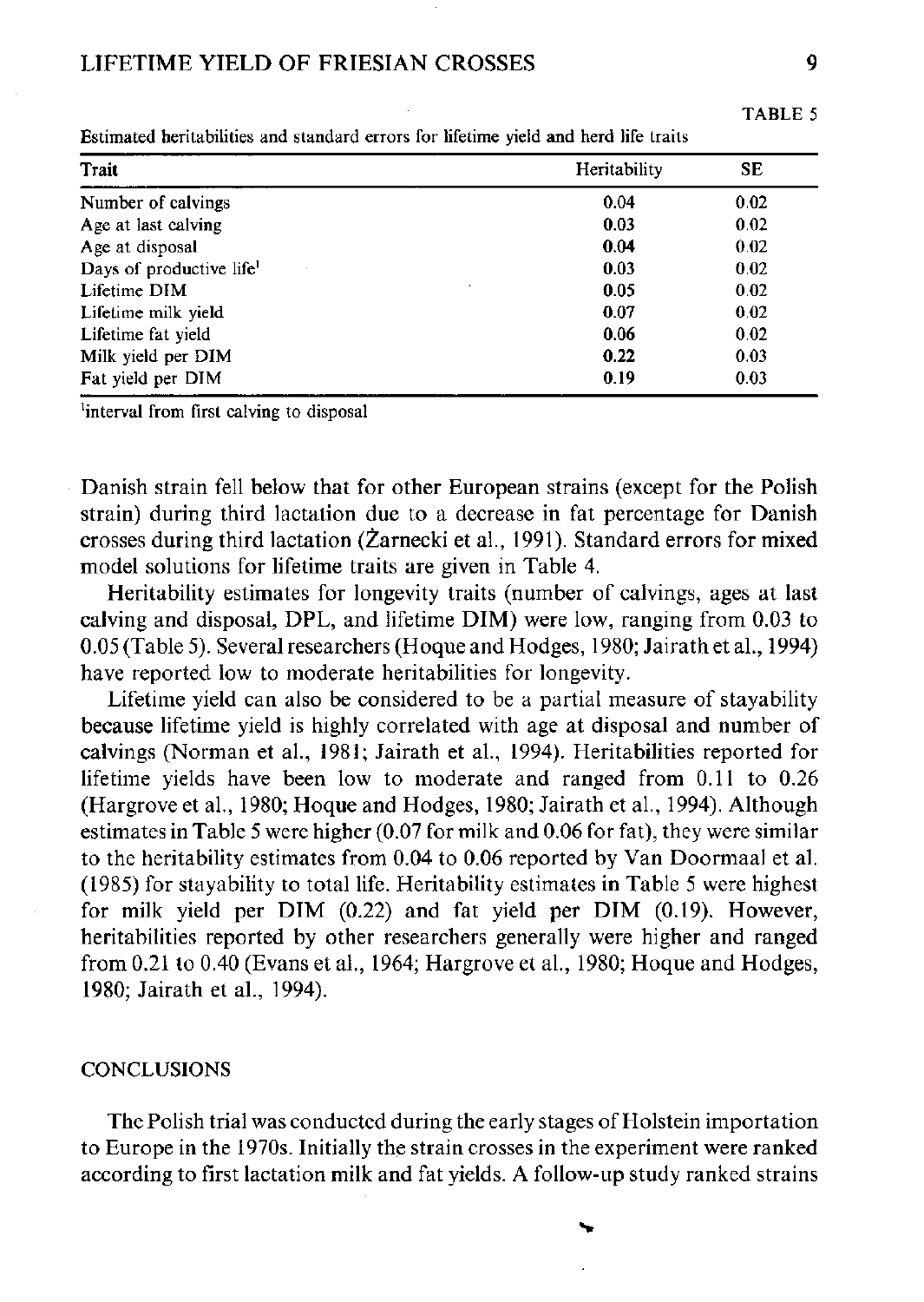based on yields during the first three lactations. The results of the Polish trial contributed to the increased importation of Holstein semen in Europe, and more than 20 years of intensive crossing have resulted in much higher genetic merit for yield traits for current European Friesians.

The superiority of Holstein crosses for yield during first lactation was demonstrated under poor feeding regimens. Consequently, yields were low, which could reflect on lifetime yields and herd life. However, similar to findings for first lactation alone and for the first three lactations, lifetime yield was greater, and herd life was longer, for Holstein crosses than for crosses from other strains. The largest number of calvings was found for US and Canadian strains, followed by Israeli and New Zealand strains; the smallest was for the Polish strain. Heritability estimates for measures of longevity were low; estimates for lifetime yield performance were moderate.

Because data for this study of lifetime performance concern cows which had been given the opportunity to complete their herd lives, the results reflect strain rankings for the previous generation rather than today's breeding populations. However, a strong relationship was found between strain rankings for yield and herd life. Genetic trend for yield in these countries is different from when the cows in the Polish trial calved; therefore, genetic trend for herd life is likely different also. Great genetic improvement for yield has been made throughout the world, and ranking of strains for both yield and lifetime performance would not be expected to be the same if the Polish crossbreeding trial were repeated today.

## ACKNOWLEDGMENTS

The assistance of J.R. Wright and S.M. Hubbard, Animal Improvement Programs Laboratory, ARS, USDA, Beltsville, MD, in computer programming and manuscript review, respectively, is appreciated.

#### REFERENCES

- Ducrocq V.P., 1987. An analysis of length of productive life in dairy cattle. Ph.D. Thesis., Cornell University, Ithaca, NY
- Honnette J.E., Vinson W.E., White J.M., Kliewer R.H., 1980. Prediction of herdlife and lifetime production from first lactation production and individual type traits in Holstein cows. J. Dairy Sci. 63, 816-824
- Hoque M. , Hodges J., 1980. Genetic and phenotypic parameters of lifetime production traits in Holstein cows. J. Dairy Sci. 63, 1900-1910
- Hudson, G.F.S., Van Vleck L.D., 1981. Relationship between production and stayability in Holstein cattle. J. Dairy Sci. 64, 2246-2250